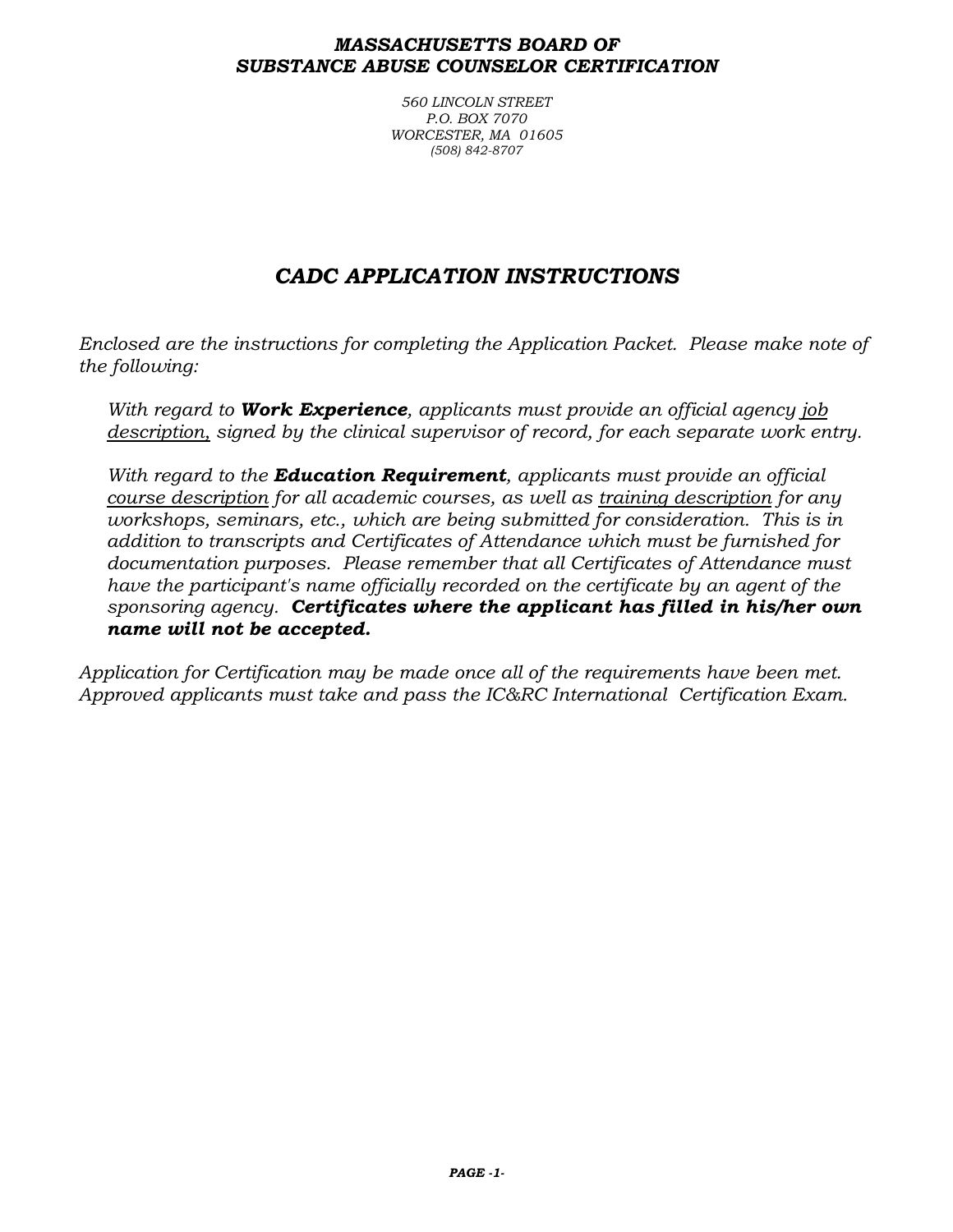## *IMPORTANT - TO ALL CERTIFICATION APPLICANTS*

- *1. The eligibility requirements for Certification must be completed before applying for Certification.*
- *2. The Certification is a two-step process. The first step is the Application Review. It must be documented via the application materials that all of the requirements have been satisfied. CADC approved applicants will be assigned to take the IC&RC ADC International Certification Examination. Provided a passing score is achieved on the exam and the final processing fee is paid, Certification at the CADC level will be issued.*

*Certification is valid for two years, after which the counselor may renew Certification following the policies and procedures for Recertification.*

- *3. The fees for the Certification process are as follows: \$125.00 - Application Review Fee - this fee must be mailed in with your completed application.*
	- *\$300.00 - Exam Fee - to be paid upon notification.*
	- *\$ 60.00 - Certification Fee - to be paid prior to the issuance of the Certification Certificate.*

*Fees are subject to change without notice. If a significant amount of time has elapsed from the time you receive the application packet to the time you must submit a fee,*  contact the Certification Office to be sure that the fee has not changed. Sending in the *wrong fee amount with your application can cause serious delays. Checks or money orders should be made payable to MCVCAC. There is a \$20.00 charge for any check returned for insufficient funds. All fees are non-refundable.*

*If you have any questions regarding the Application Forms or the process for Certification, please feel free to contact the Certification Office at (508) 842-8707.*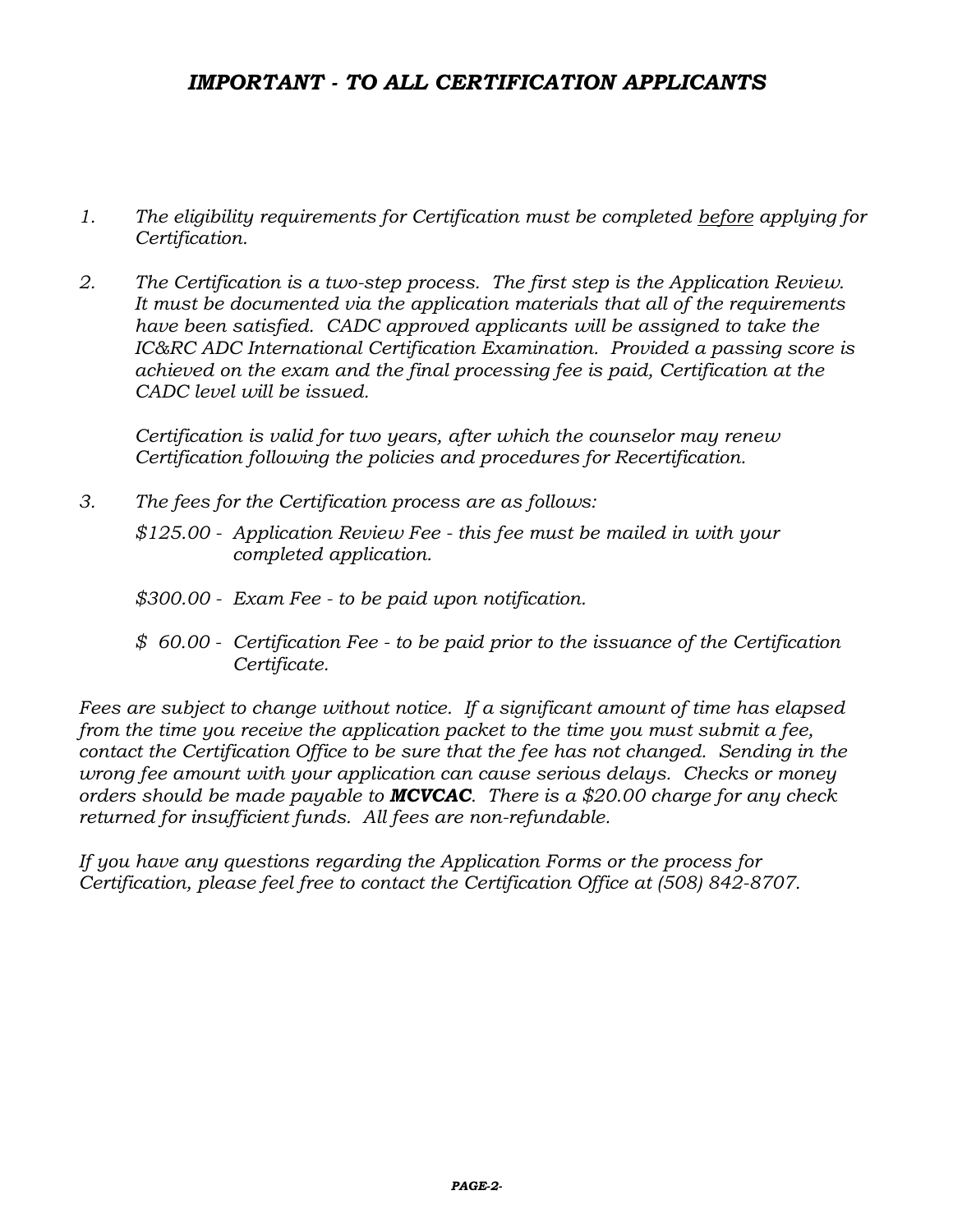#### *INSTRUCTIONS FOR COMPLETING APPLICATION PACKET*

## *GENERAL INFORMATION*

*Individuals must meet all requirement regarding experience, education/training, and supervised practical training at the time of initial application. No one will be allowed to complete these requirements during the application process. You have one year from the time you apply in which to complete the certification process.*

*All applicants for Certification must live and/or work in the state of Massachusetts a minimum of 51% of the time.*

*All materials submitted to MBSACC as part of the application (and throughout the Certification process) are considered to be the property of MBSACC. Said materials include (but are not limited to) the application portfolio, any evaluations, any supporting documentation (such as certificates of attendance and transcripts), and test results. The applicant waives all rights to the application (or any part thereof) once it has been submitted; the applicant may not request return of the application (or any part thereof), even if the application has been declined.*

*Please type or print (legibly) except where signatures are required.*

*Please do not place application materials in binders, report covers, etc. You may use a paper clip to keep materials together if you wish.*

*MBSACC will not accept Supervisory Evaluation Forms which have been sent in by the applicant with the application submittal. Supervisory Evaluation Forms must be returned directly to MBSACC by the Supervisor.*

## *APPLICATION FORM*

*Front Cover - be sure to print your name where indicated. Please do not write anything in the area designated as "For Office Use Only."*

*Pages 2 & 3 APPLICANT INFORMATION*

*Information on these pages is mandatory except where specifically indicated. Do not omit area codes or zip codes where requested. Under special accommodations, if you check "yes" an Examinee Request for Reasonable Accommodations Form will be sent to you. This form must be completed and returned to MBSACC a minimum of 90 days prior to the exam.*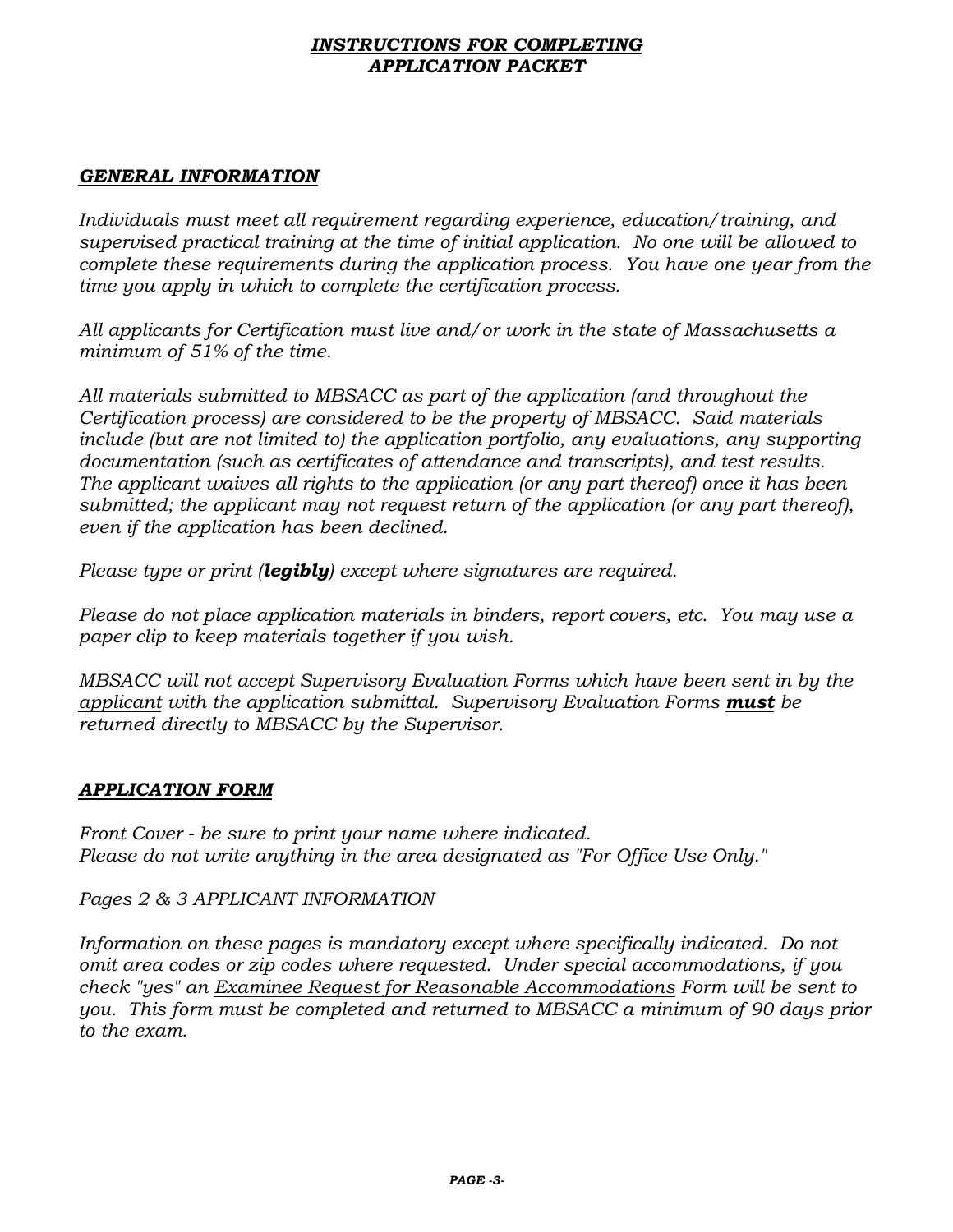## *INSTRUCTIONS (CONTINUED)*

## *Page 4 AUTHORIZATION AND RELEASE FORM*

*Read this form carefully. Your application will not be processed unless this form has been signed, dated and witnessed.*

## *Page 5 PROFESSIONAL CODE OF ETHICS/CONDUCT*

*Your application will not be considered complete without your printed name, signature, and date in both places at the bottom of this page.*

## *Pages 6 & 7 WORK EXPERIENCE*

*This part of the application pertains to your work history in the field of alcohol and drug abuse treatment. If more than one job title has been held within a given organization, list each job title as an individual position. Begin by listing the most recent position first. If you require additional blank entry space in which to list positions you've held, photocopy page 7(seven).*

List the number of years and months in full-time and part-time experience in direct *alcohol and other drug abuse counseling.*

*An official agency job description must be included for each separate position listed. The job description must be signed and dated by the applicant and the applicant's clinical supervisor.*

## *Pages 8 & 9 EDUCATION R*É*SUM*É

In the spaces provided, list each separate course, workshop, and other formal *training which you are submitting to satisfy the education requirement. If you require additional blank space in which to list your training/education, photocopy page 9 (nine).*

*You must provide Certificates of Attendance with documentation of training hours for workshops, seminars, conferences, etc. Each Certificate of Attendance must have the applicant's name officially recorded on it by an agent of the sponsoring agency. If the Certificate of Attendance has no name recorded on it, or if the name is hand-printed, it will not be accepted unless an agent of the sponsoring agency prints his/her full name and the date in parentheses beside the participant's name. For college courses you must provide an official transcript.*

*In this section, do not include Supervised Practical Training, (i.e., Internships, Practicum). A separate form has been provided for those listings.*